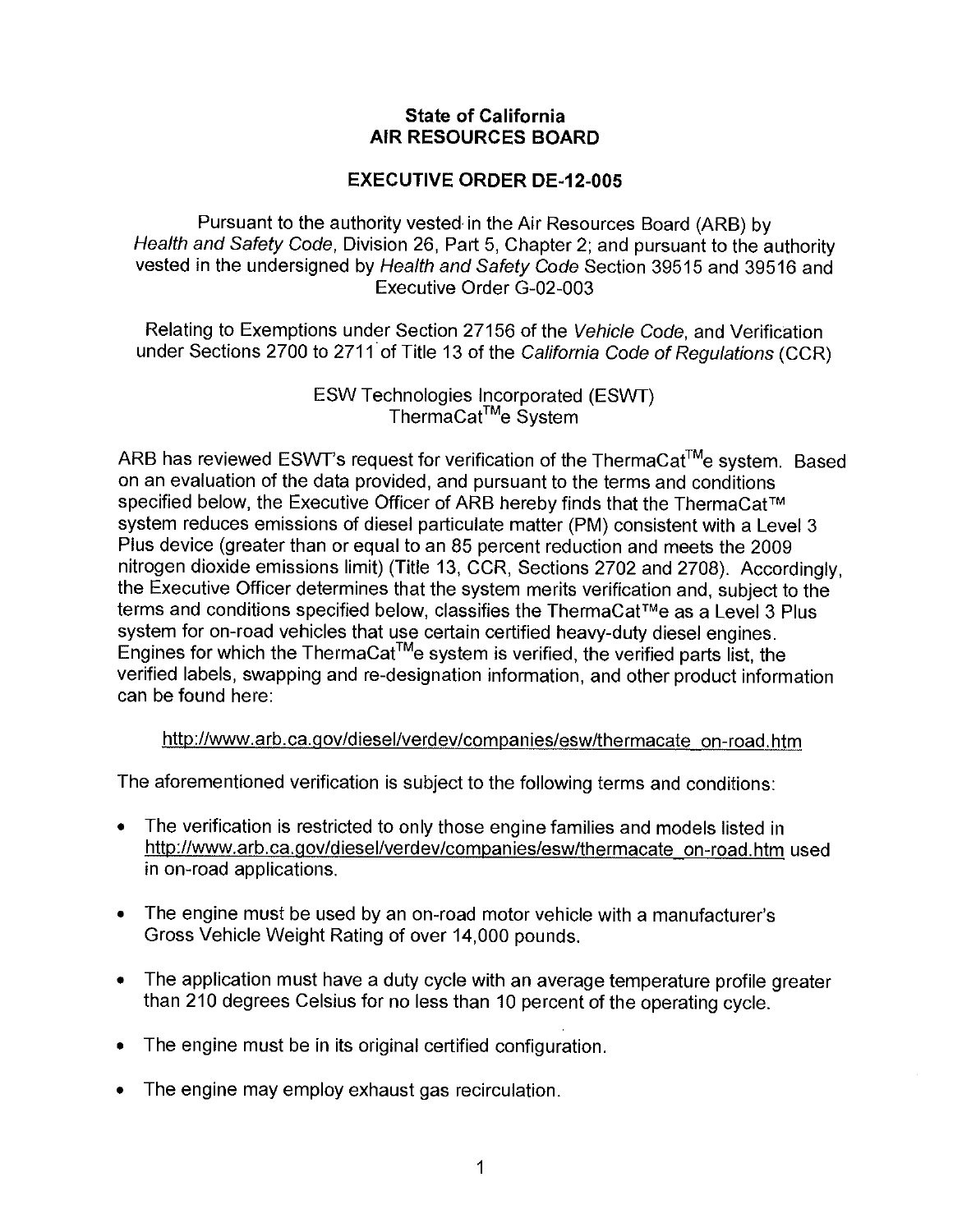- The engine may or may not be certified to have an original equipment manufacturer (OEM) diesel oxidation catalyst (DOC).
- The engine must remain in its original certified configuration, except that if an OEM DOC is present, it may be removed if the ThermaCat™e system is installed. Should the ThermaCat™e system be removed, the OEM DOC must be re-installed, returning the engine to its original certified configuration.
- The engine must not be certified to have an OEM diesel particulate filter (DPF).
- The engine must be certified for on-road applications at a PM emission level of at most 0.1 grams per brake horsepower-hour (g/bhp-hr), and greater than 0.01 g/bhp-hr.
- The engine must be rated to at least 150 horsepower (hp) and no more than 400 hp.
- The engine must have a displacement of at least 4 liters and at most 13 liters.
- The engine must have a four-stroke combustion cycle.
- The engine may be turbocharged or naturally aspirated.
- The engine must be electronically controlled.
- The engine must be well maintained and not consume lubricating oil at a rate greater than that specified by the engine manufacturer.
- Lube oil, or other oil, must not be mixed with the fuel.
- The engine must be operated on fuel that has a sulfur content of no more than 15 parts per million (ppm) by weight.
- The system must not be operated with fuel additives, as defined in Section 2701 of Title 13 of CCR, unless explicitly verified for use with the fuel additive(s).
- The system must not be used with any other systems or engine modifications without ARB and manufacturer's approval.
- The other terms and conditions specified below.

IT IS ALSO ORDERED AND RESOLVED: That installation of the ThermaCat™e system, manufactured by ESWT Incorporated of 200 Progress Drive, Montgomeryville, Pennsylvania 18936, has been found not to reduce the effectiveness of the applicable vehicle pollution control system, and therefore, the ThermaCat™ system is exempt from the prohibitions in Section 27156 of the Vehicle Code for installation on heavy-duty onroad vehicles.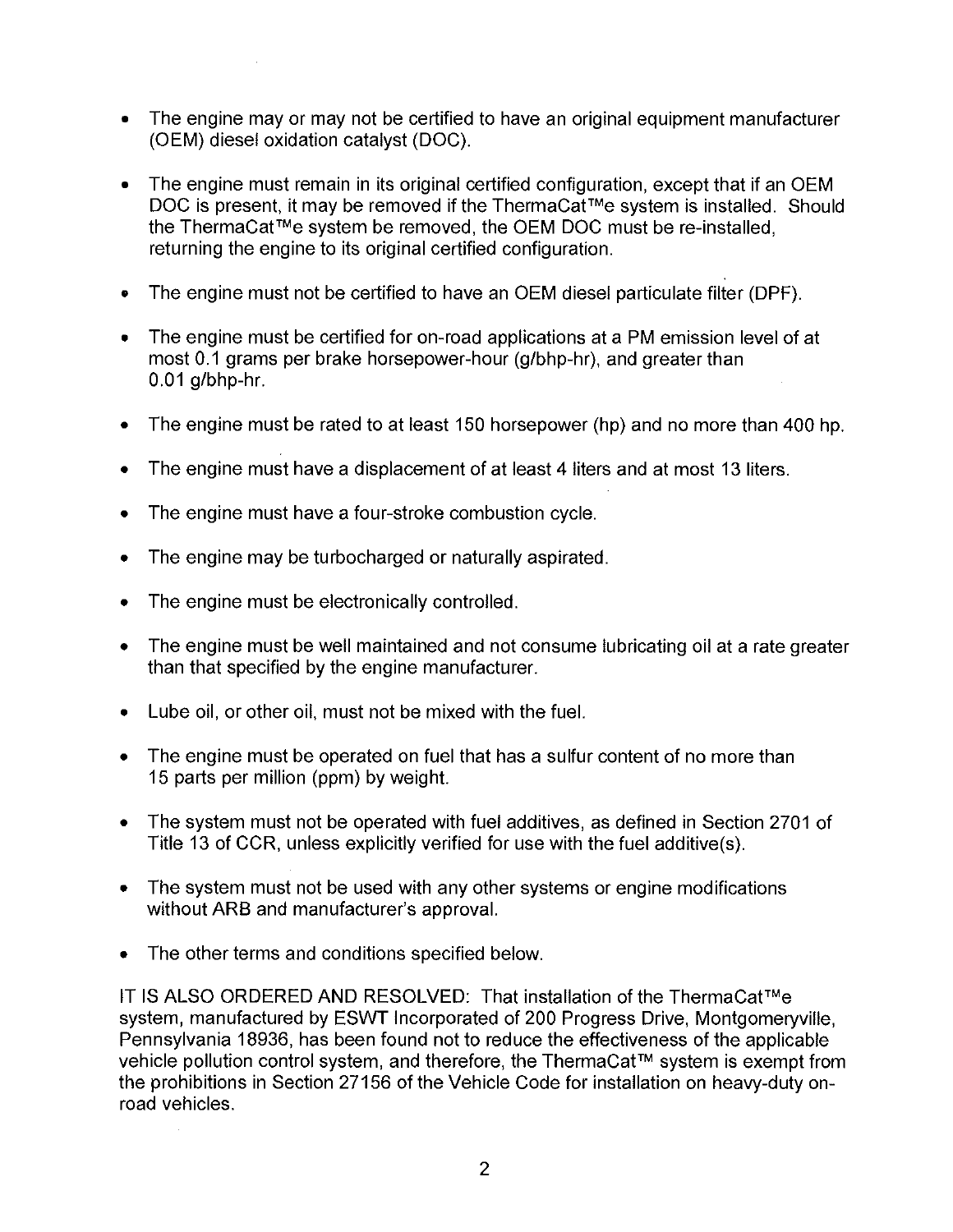This exemption is only valid provided the engines meet the aforementioned conditions.

The ThermaCat™e system consists of the following major system components, listed in order from exhaust inlet to outlet as they are arranged within the exhaust system of the vehicle: one inlet module, one catalyzed wire mesh DOC filter, one catalyzed silicon carbide wall flow DPF, and one outlet module. The ThermaCat™e system also includes a backpressure sensor, two temperature sensors, and warning system. The major components of the ThermaCat<sup>TM</sup>e system are identified in the parts list. The parts list and schematics of the approved product and engine labels are available on the website shown above.

The ThermaCat™e system is comprised of a single DOC and a single DPF designed to filter the exhaust from a single engine. ThermaCat™e systems with multiple DPFs and/or multiple DOCs, including designs with two or more filter components canned together or multiple individually canned filter components deployed in parallel or series (or any combination thereof), are not valid under this Executive Order. Channeling exhaust from a single engine through multiple ThermaCat™e systems, deployed in parallel or series or any combination thereof, is also not valid under this Executive Order. Channeling the exhaust of multiple engines through a single ThermaCat™e system is not valid under this Executive Order.

The ThermaCat™e system consists of eleven DOC and DPF size combinations specified within the parts list. ThermaCat™e systems with DOC and DPF combinations that do not exactly match any of the system specifications for within the ThermaCat<sup>™</sup>e system parts list are not valid under this Executive Order.

This Executive Order is valid provided that installation instructions for the ThermaCat™e system do not recommend tuning the vehicle to specifications different from those of the vehicle manufacturer.

ESWT must ensure that the installation of the ThermaCat™e system conforms to all applicable industrial safety requirements.

Prior to sale of a ThermaCat™e system, ESWT must provide each prospective owner/purchaser of ThermaCat™e with a written estimate of the number of hours of vehicle operation that will typically elapse before regeneration is required. ESWT must also provide, in writing, the length of time of a typical regeneration event.

ESWT is responsible for ensuring DPF is correctly sized for each engine.

No changes are permitted to the device. ARB must be notified, in writing, of any changes to any part of the ThermaCat™e system. Any changes to the device must be evaluated and approved, in writing, by ARB. Failure to do so shall invalidate this Executive Order.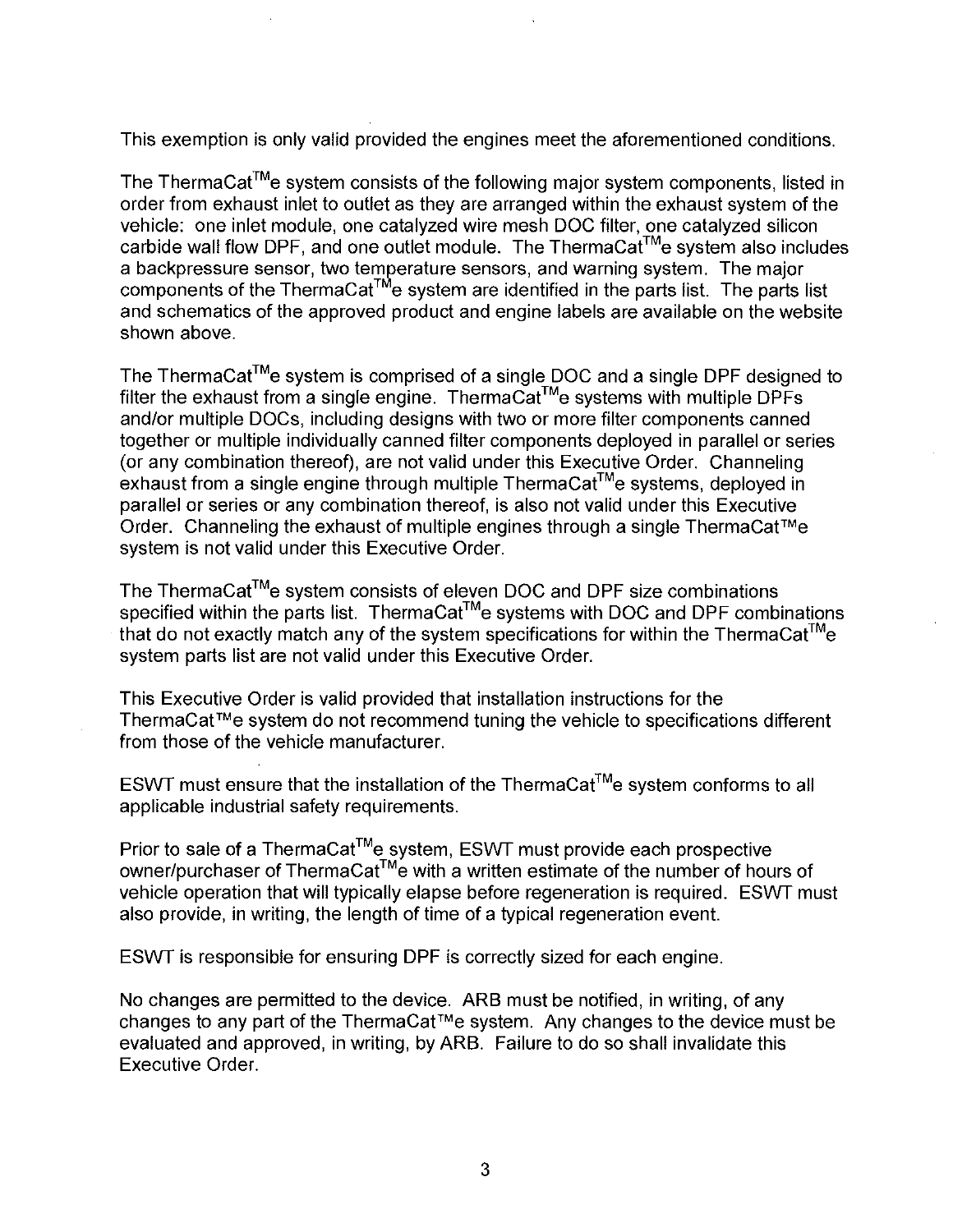Changes made to the design or operating conditions of the ThermaCat™e system, as exempted by ARB, which adversely affect the performance of the vehicle's pollution control system, shall invalidate this Executive Order.

Marketing of the ThermaCat™e system using identification other than that shown in this Executive Order or for an application other than that listed in this Executive Order shall be prohibited unless prior written approval is obtained from ARB.

This Executive Order does not apply to any ThermaCat™e system advertised, offered for sale, offered for lease, sold with, leased with, or installed on a motor vehicle prior to or concurrent with transfer to an ultimate purchaser.

A copy of this Executive Order must be provided to the ultimate purchaser at the time of sale.

As specified in Section 2706 (Title 13, CCR) of the Verification Procedure, Warranty, and In-Use Compliance Requirements for In-Use Strategies to Control Emissions from Diesel Engines (Procedure), ARB assigns each diesel emission control strategy a family name. The designated family name for the verification as outlined above is:

## **CA/ESW/2012/PM3+/N00/ON/DPF01**

As stated in the Procedure, ESWT is responsible for recordkeeping requirements (Section 2702), honoring the required warranty (Section 2707), and conducting in-use compliance testing (Section 2709).

Proper engine maintenance is critical for the proper functioning of the diesel emission control strategy. The owner of the vehicle on which the diesel emission control strategy is installed is strongly advised to adhere to all good engine maintenance practices. Failure to document proper engine maintenance, including keeping records of the engine's oil consumption, may be grounds for denial of a warranty claim.

This Executive Order is valid provided that the diesel fuel used in conjunction with the device complies with Title 13, CCR, Sections 2281 and 2282, and if biodiesel is used, the biodiesel blend shall be 20 percent or less subject to the following conditions:

- The biodiesel portion of the blend complies with the American Society for Testing and Materials specification D6751 applicable for 15 ppm sulfur content; and
- The diesel fuel portion of the blend complies with Title 13, CCR, Sections 2281 and 2282.

Other alternative diesel fuels such as, but not limited to, ethanol diesel blends and water emulsified diesel fuel are excluded from this Executive Order.

The ThermaCat<sup>™</sup>e must not be located over any occupied space (e.g., driver or passenger compartments); or in a way which would result in any noncompliance with